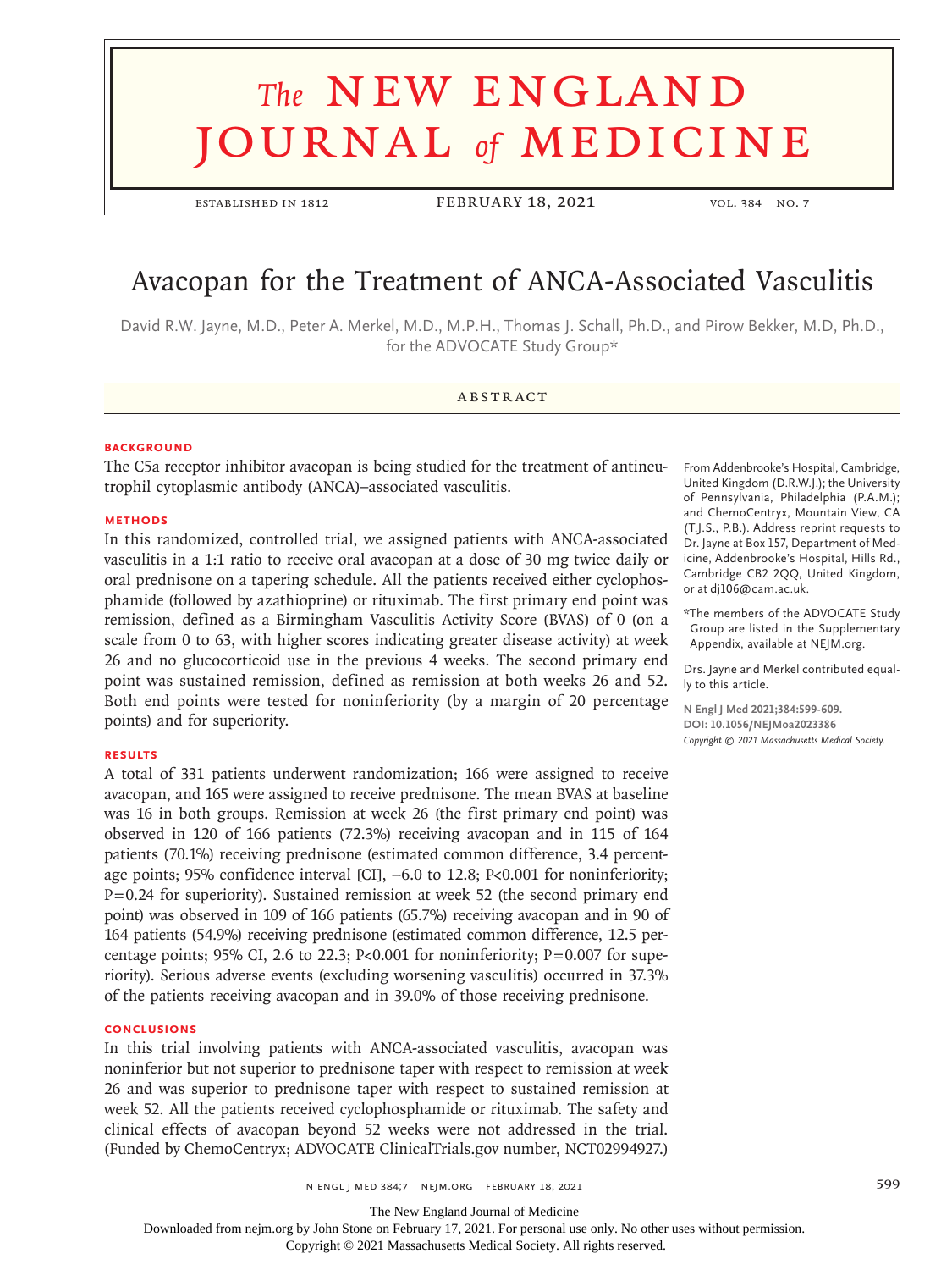**PATIENTS WITH ANTINEUTROPHIL CYTO-**<br>plasmic antibody (ANCA)-associated vas-<br>culitis may have life-threatening complica-<br>tions. including impairment in kidney function<sup>1-6</sup> plasmic antibody (ANCA)–associated vasculitis may have life-threatening complications, including impairment in kidney function $1-6$ caused by progressive focal necrotizing glomerulonephritis.1,2 ANCA-associated vasculitis can also result in deterioration of health-related quality of life<sup> $7-9$ </sup> because of organ damage, as well as toxic effects from medications used to treat the disorder, including from long-term use of glucocorticoids.10-13

*A Quick Take is available at NEJM.org*

> Activation of the alternative complement pathway, which results in terminal C5a production, is a component of the pathogenesis of ANCAassociated vasculitis.14-17 Avacopan is an orally administered small-molecule C5a receptor antagonist that selectively blocks the effects of C5a through the C5a receptor (C5aR, also called CD88), including blocking neutrophil chemoattraction and activation. In a murine model of ANCA-associated vasculitis, avacopan prevented the development of glomerulonephritis induced by antimyeloperoxidase antibodies.<sup>17</sup> Avacopan showed an effect on vasculitis in phase 2 trials.18,19 We conducted a phase 3 randomized trial (ADVOCATE) that compared avacopan with a tapering schedule of prednisone in patients with ANCA-associated vasculitis concurrently treated with immunosuppressive drugs.

#### Methods

#### **Trial Design and Patients**

The trial design has been described previously, and the protocol is available with the full text of this article at NEJM.org.<sup>20</sup> Patients were enrolled at 143 centers in an international, randomized, double-blind, double-dummy, controlled trial. The aim was to evaluate whether avacopan could replace a glucocorticoid-tapering regimen used in the treatment of ANCA-associated vasculitis.<sup>21</sup> Avacopan (30 mg twice daily) or matching placebo was given for 52 weeks, with 8 weeks of follow-up. Prednisone or a matched placebo was given on a tapering schedule for 20 weeks (60 mg per day tapered to discontinuation by week 21) (Table S1 in the Supplementary Appendix, available at NEJM.org).

The screening period for trial eligibility was not to exceed 14 days. Eligible patients had newly diagnosed or relapsing granulomatosis with polyangiitis or microscopic polyangiitis, according to the Chapel Hill Consensus Conference definitions,<sup>2</sup> for which treatment with cyclophosphamide or rituximab was indicated; had tested positive for antibodies to either proteinase 3 or myeloperoxidase; had an estimated glomerular filtration rate (eGFR) of at least 15 ml per minute per  $1.73 \text{ m}^2$  of body-surface area; and had at least one major or three nonmajor items or at least two renal items of hematuria and proteinuria on the Birmingham Vasculitis Activity Score (BVAS), version 3 (a composite of signs and symptoms in nine organ systems; total range, 0 to 63, with higher scores indicating more disease activity) (see the Supplementary Appendix).<sup>22</sup> All use of immunosuppressants had to cease before trial entry. Patients were excluded if they had received more than 3 g of intravenous glucocorticoids within 4 weeks, or more than 10 mg per day of oral prednisone (or equivalent) for more than 6 weeks continuously, before screening. Complete inclusion and exclusion criteria are described in the Supplementary Appendix.

The trial was performed in accordance with the principles of the Declaration of Helsinki and Good Clinical Practice guidelines. Ethics committees and institutional review boards at participating sites approved the research protocol. All the patients or a parent or guardian gave written informed consent before entry. Chemo-Centryx sponsored the trial and provided trial medication. Medpace conducted the trial with guidance from ChemoCentryx. The first two authors had confidentiality agreements with the sponsor. All the authors vouch for the completeness and accuracy of the data, the complete reporting of adverse events, and the adherence of the trial to the protocol. All the authors participated with the sponsor in the design of the trial, the analysis of the data, and the writing of the manuscript.

#### **Randomization and Treatment**

Patients were randomly assigned in a 1:1 ratio to receive 30 mg of avacopan twice daily orally plus prednisone-matching placebo or a tapering oral regimen of prednisone plus avacopan-matching placebo in a double-dummy design. Randomization was stratified according to vasculitis disease status (newly diagnosed or relapsing), ANCA status (antiproteinase 3 positive or antimyeloperoxidase positive), and immunosuppressive treatment (cyclophosphamide or rituximab, as-

600 n engl j med 384;7 nejm.org February 18, 2021

The New England Journal of Medicine

Downloaded from nejm.org by John Stone on February 17, 2021. For personal use only. No other uses without permission.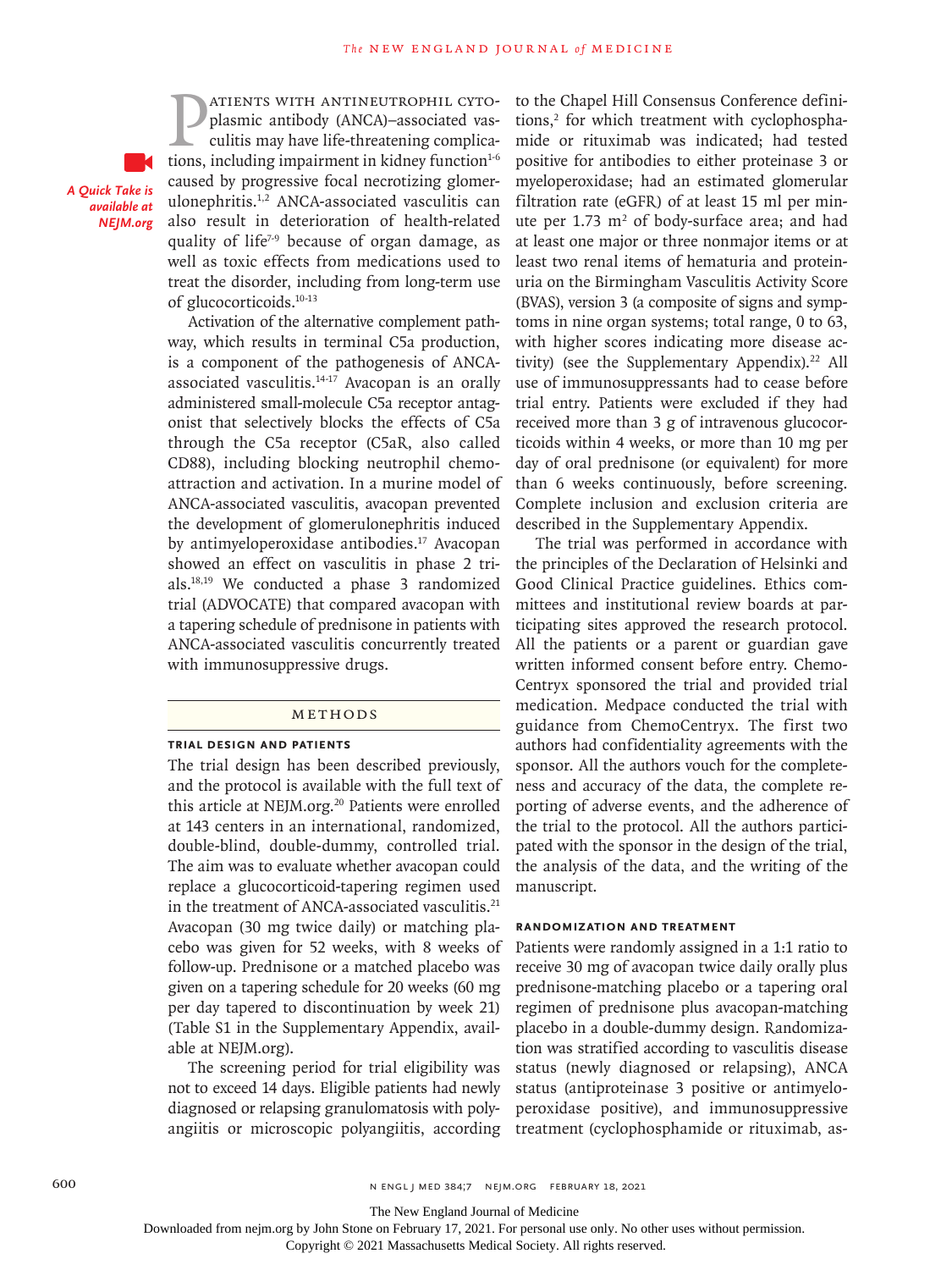signed at the discretion of the investigators at the inception of the trial for each patient and continued throughout the trial). Randomization was performed centrally through an interactive Web-response system with the use of a minimization algorithm to maintain balance between the treatment groups.<sup>23</sup> Glucocorticoid treatment during the screening period had to be tapered to 20 mg or less of prednisone equivalent before the patient began the trial, and this open-label glucocorticoid treatment was further tapered to discontinuation by the end of week 4 of the trial. Patients in either trial group who had a worsening of disease that involved a major item in the BVAS could be treated with rescue therapy consisting of intravenous glucocorticoids (typically 0.5 to 1 g of methylprednisolone per day for 3 days), oral glucocorticoids, or both, tapered according to the patient's condition.

All the patients received one of three regimens: cyclophosphamide intravenously at a dose of 15 mg per kilogram of body weight up to 1.2 g on day 1 and at weeks 2, 4, 7, 10, and 13; cyclophosphamide orally at a dose of 2 mg per kilogram up to 200 mg per day for 14 weeks (see the Supplementary Appendix, including Table S2); or intravenous rituximab at a dose of 375 mg per square meter of body-surface area per week for 4 weeks. From week 15 onward, cyclophosphamide was followed by oral azathioprine at a target dose of 2 mg per kilogram per day. No rituximab was given beyond the first 4 weeks. Investigators were instructed that the use of additional glucocorticoids, not supplied as trial medication, was to be avoided as much as possible (see the Supplementary Appendix). Prophylactic therapy for infection, including for *Pneumocystis jirovecii*, was required according to the protocol.

Patients, trial personnel, and sponsor representatives involved in the conduct of the trial were unaware of the trial group assignments. The trial drugs and their matching placebos were provided to trial centers in identical bottles.

#### **End Points**

The two primary efficacy end points were clinical remission at week 26, defined as a BVAS of 0 and no receipt of glucocorticoids for 4 weeks before week 26, and sustained remission, defined as remission at week 26 and at week 52 and no receipt of glucocorticoids for 4 weeks before

week 52. Patients were not considered to be in sustained remission if they had remission at week 26 but a relapse thereafter; relapse was defined as a return of vasculitis activity on the basis of at least one major BVAS item, at least three minor BVAS items, or one or two minor BVAS items for at least two consecutive trial visits.

Secondary end points were glucocorticoidinduced toxic effects according to the Glucocorticoid Toxicity Index (GTI) during the first 26 weeks (measured by both the Cumulative Worsening Score [GTI-CWS], which ranges from 0 to 410, and the Aggregate Improvement Score [GTI-AIS], which ranges from –317 to 410; on both scales, higher scores indicate greater severity of toxic effects) (Table S3)<sup>24,25</sup>; a BVAS of 0 at week 4; change from baseline in health-related quality of life, assessed with the 36-Item Short Form Health Survey (SF-36), version 2, and the EuroQoL Group 5-Dimensions 5-Level Questionnaire (EQ-5D-5L) (range, 0 to 100 for both, with higher scores indicating better quality of life) $26,27$ ; relapse (assessed in a time-to-event analysis); change from baseline in the eGFR; urinary albumin:creatinine ratio; urinary monocyte chemoattractant protein 1:creatinine ratio; and the Vasculitis Damage Index (range, 0 to 64, with higher scores indicating more damage).<sup>28</sup> Details of the trial assessments are provided in the Supplementary Appendix.

#### **Statistical Analysis**

We calculated that a planned sample size of 150 patients per group would provide the trial with at least 90% power to show the noninferiority of avacopan to prednisone with respect to the primary end point of remission at week 26, assuming a noninferiority margin of −20 percentage points and an incidence of remission in the prednisone group of 60%. The primary efficacy analyses were conducted in the modified intention-totreat population, defined as all randomly assigned patients who received at least one dose of trial medication.

With respect to the primary end points, if the lower boundary of the two-sided 95% confidence interval for the difference (avacopan minus prednisone) in the incidence of remission was greater than −20 percentage points, avacopan would be considered not inferior to prednisone. If the lower boundary of the 95% confidence interval

The New England Journal of Medicine

Downloaded from nejm.org by John Stone on February 17, 2021. For personal use only. No other uses without permission.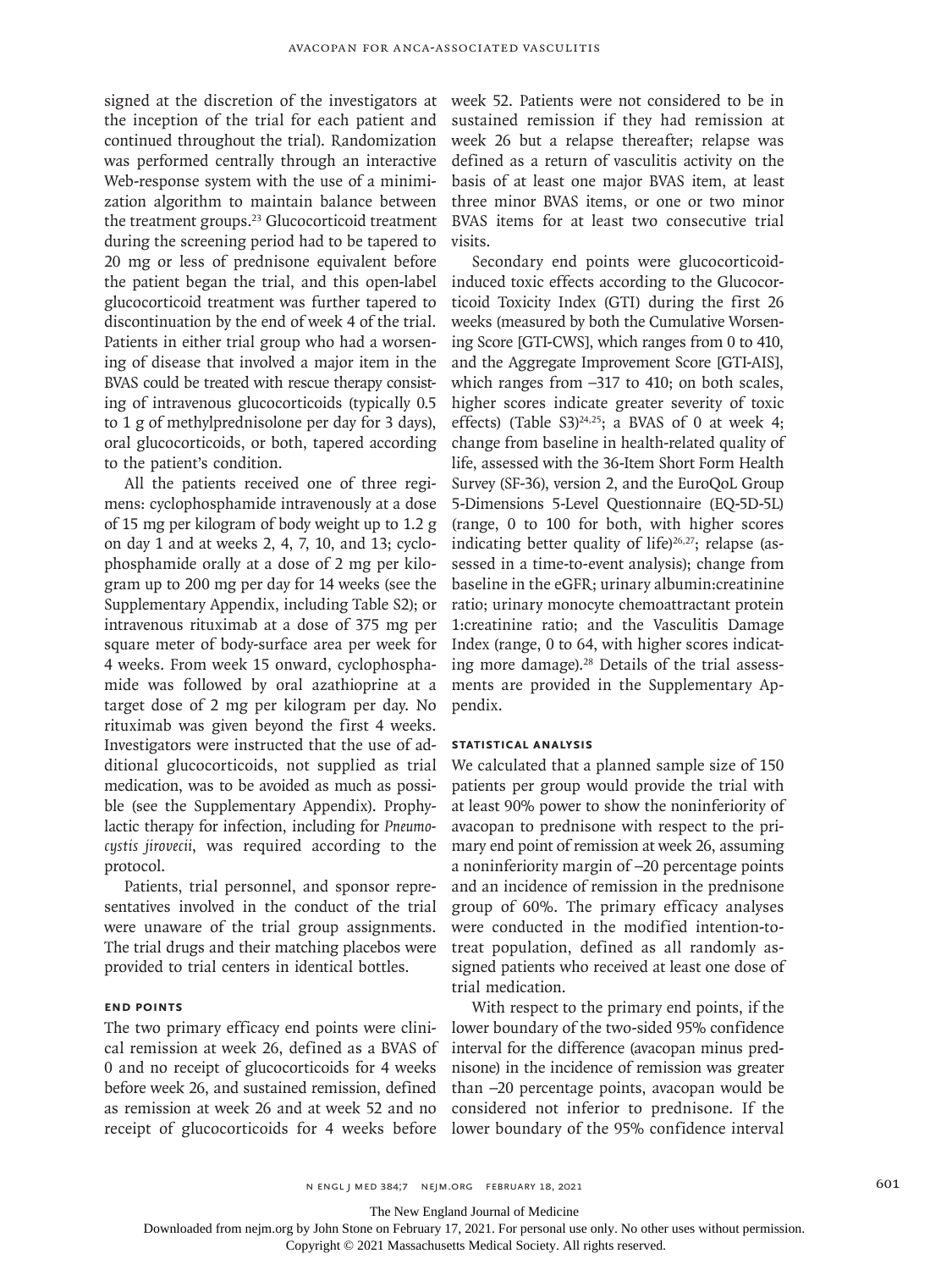

Of 386 patients screened, 331 were enrolled. The most important reasons for trial exclusion were ineligibility and withdrawal of consent.

> was greater than 0.0 percentage points, avacopan would be considered superior to prednisone. Summary score estimates of the common difference in the incidences of remission were calculated with the use of inverse-variance stratum weights (see the Supplementary Appendix). For the primary end points, missing data at week 26 and week 52 were imputed as no remission. To preserve the type I error, the two primary end points were tested in a gatekeeping procedure in the following sequence: noninferiority at week 26, noninferiority at week 52, superiority at week

52, and superiority at week 26. Data were analyzed after all the patients had completed the 52-week treatment period. No interim analyses were performed.

Secondary end-point analyses of continuous variables were performed with the use of mixedeffects models for repeated measures. Leastsquares means, standard errors, and confidence intervals are from models incorporating treatment group, visit, treatment-by-visit interaction, and stratification factors as covariates. Longitudinal measurements from the same patients were considered as repeated-measure units in the model. The Kaplan–Meier method was used to estimate the time to relapse of vasculitis, and the proportionality assumption was upheld. There was no prespecified plan for adjustment of confidence intervals for multiplicity of the secondary end points; point estimates and 95% confidence intervals only are presented, and no definite conclusions can be drawn from these data. Prespecified subgroup analyses were performed, but the trial was not powered to make conclusions from these data.

#### **RESULTS**

### **Patients**

The trial was conducted from March 15, 2017, until November 1, 2019 (last trial visit). Details of the screening, randomization, and follow-up of the patients are provided in Figure 1. The demographic and clinical characteristics of the patients at baseline were similar in the two treatment groups (Table 1). The mean age was 61 years in both groups. Men constituted 59.0% of the avacopan group and 53.7% of the prednisone group. In each group, 43% of the patients were positive for antiproteinase 3 antibodies, and 57% were positive for antimyeloperoxidase antibodies. A total of 81.2% of the patients had renal vasculitis. The glucocorticoid doses during screening were similar in the two groups. In both groups, approximately two thirds of the patients received rituximab and one third received cyclophosphamide (Table 1).

#### **End Points**

Remission at week 26 (the first primary end point) was observed in 120 of 166 patients (72.3%) in the avacopan group and in 115 of 164 patients (70.1%) in the prednisone group (estimated common difference, 3.4 percentage points;

602 n engl j med 384;7 nejm.org February 18, 2021

The New England Journal of Medicine

Downloaded from nejm.org by John Stone on February 17, 2021. For personal use only. No other uses without permission.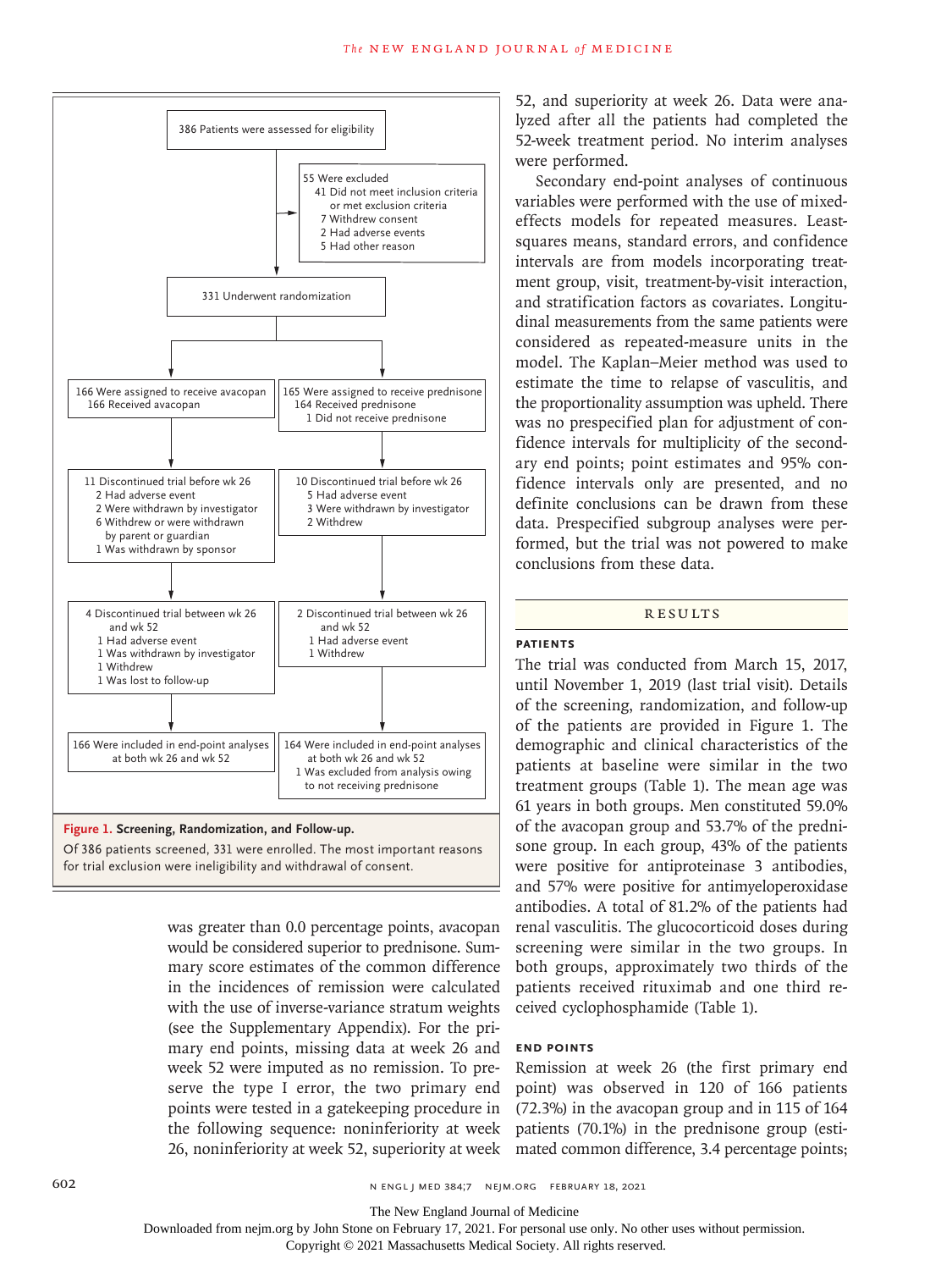| Table 1. Demographic and Clinical Characteristics of the Patients at Baseline.* |                      |                          |  |  |
|---------------------------------------------------------------------------------|----------------------|--------------------------|--|--|
| Characteristic                                                                  | Avacopan $(N = 166)$ | Prednisone ( $N = 164$ ) |  |  |
| $Age - yr$                                                                      | $61.2 \pm 14.6$      | $60.5 \pm 14.5$          |  |  |
| Sex — no. (%)                                                                   |                      |                          |  |  |
| Male                                                                            | 98 (59.0)            | 88 (53.7)                |  |  |
| Female                                                                          | 68 (41.0)            | 76 (46.3)                |  |  |
| Race - no. (%) <sup>+</sup>                                                     |                      |                          |  |  |
| White                                                                           | 138(83.1)            | 140 (85.4)               |  |  |
| Asian                                                                           | 17(10.2)             | 15(9.1)                  |  |  |
| <b>Black</b>                                                                    | 3(1.8)               | 2(1.2)                   |  |  |
| Other                                                                           | 8(4.8)               | 7(4.3)                   |  |  |
| Body-mass indext:                                                               | $26.7 \pm 6.0$       | $26.8 + 5.2$             |  |  |
| Median duration of ANCA-associated vasculitis (range) - mo                      | $0.23(0 - 362.3)$    | $0.25(0 - 212.5)$        |  |  |
| Vasculitis disease status - no. (%)                                             |                      |                          |  |  |
| Newly diagnosed                                                                 | 115 (69.3)           | 114 (69.5)               |  |  |
| Relapsed                                                                        | 51(30.7)             | 50 (30.5)                |  |  |
| ANCA status - no. (%)                                                           |                      |                          |  |  |
| Antiproteinase 3 positive                                                       | 72 (43.4)            | 70 (42.7)                |  |  |
| Antimyeloperoxidase positive                                                    | 94 (56.6)            | 94 (57.3)                |  |  |
| Type of vasculitis - no. (%)                                                    |                      |                          |  |  |
| Granulomatosis with polyangiitis                                                | 91 (54.8)            | 90 (54.9)                |  |  |
| Microscopic polyangiitis                                                        | 75 (45.2)            | 74 (45.1)                |  |  |
| Birmingham Vasculitis Activity Scores                                           | $16.3 \pm 5.9$       | $16.2 \pm 5.7$           |  |  |
| Vasculitis Damage Index¶                                                        | $0.7 + 1.5$          | $0.7 + 1.4$              |  |  |
| Immunosuppressant induction treatment - no. (%)                                 |                      |                          |  |  |
| Intravenous rituximab                                                           | 107(64.5)            | 107(65.2)                |  |  |
| Intravenous cyclophosphamide                                                    | 51 (30.7)            | 51(31.1)                 |  |  |
| Oral cyclophosphamide                                                           | 8(4.8)               | 6(3.7)                   |  |  |
| Organ involvement - no. (%)                                                     |                      |                          |  |  |
| Renal                                                                           | 134 (80.7)           | 134 (81.7)               |  |  |
| General                                                                         | 111(66.9)            | 114 (69.5)               |  |  |
| Ear, nose, and throat                                                           | 75 (45.2)            | 69 (42.1)                |  |  |
| Chest                                                                           | 71(42.8)             | 71(43.3)                 |  |  |
| Nervous system                                                                  | 38 (22.9)            | 31(18.9)                 |  |  |
| Mucous membranes or eyes                                                        | 26(15.7)             | 40 (24.4)                |  |  |
| Cutaneous                                                                       | 24 (14.5)            | 23 (14.0)                |  |  |
| Cardiovascular                                                                  | 6(3.6)               | 3(1.8)                   |  |  |
| Abdominal                                                                       | 4(2.4)               | 1(0.6)                   |  |  |
| Glucocorticoid use during screening period                                      |                      |                          |  |  |
| Use of any glucocorticoids $-$ no. (%)                                          | 125(75.3)            | 135 (82.3)               |  |  |
| Intravenous use                                                                 | 63 (38.0)            | 73 (44.5)                |  |  |
| Oral use                                                                        | 99 (59.6)            | 113 (68.9)               |  |  |
| Total prednisone-equivalent dose - mg**                                         | 654.0±744.4          | $727.8 \pm 787.8$        |  |  |
| Daily prednisone-equivalent dose - mg**                                         | $46.7 \pm 53.2$      | $52.0 \pm 56.3$          |  |  |
| Previous immunosuppressant use - no. (%)                                        |                      |                          |  |  |
| Cyclophosphamide                                                                | 4(2.4)               | 2(1.2)                   |  |  |
| Rituximab                                                                       | 1(0.6)               | 4(2.4)                   |  |  |

\* Data are shown for the modified intention-to-treat population. Plus–minus values are means ±SD. Percentages may not total 100 because of rounding. ANCA denotes antineutrophil cytoplasmic antibody.

† Race was reported by the patients.

The body-mass index is the weight in kilograms divided by the square of the height in meters.

§ The Birmingham Vasculitis Activity Score is a composite measure of signs and symptoms in nine organ systems.

Scores range from 0 to 63, with higher scores indicating more extensive disease activity.

¶ The Vasculitis Damage Index pertains to 11 organ systems. Values range from 0 to 64, with higher scores indicating more extensive organ damage. Patients with a new diagnosis typically have a score of 0.

Organ involvement was based on the Birmingham Vasculitis Activity Score.

 $\hat{\ast}\ast$  The prednisone-equivalent dose includes both intravenous and oral use of glucocorticoids.

†† Shown are patients who used immunosuppressants within the previous 12 months.

n engl j med 384;7 nejm.org February 18, 2021 603

The New England Journal of Medicine

Downloaded from nejm.org by John Stone on February 17, 2021. For personal use only. No other uses without permission.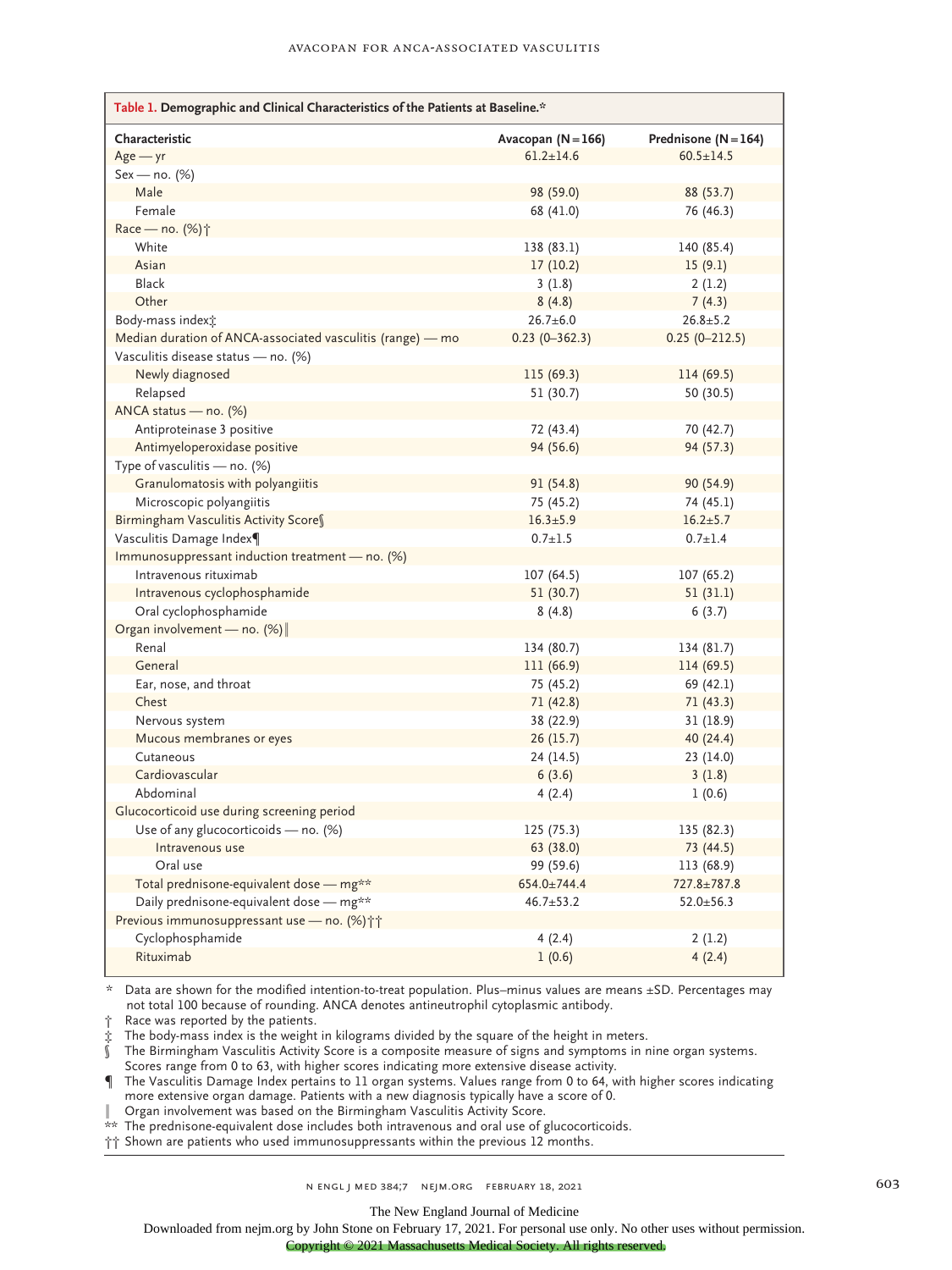| Table 2. Primary and Key Secondary End Points.* |                        |                      |                                    |
|-------------------------------------------------|------------------------|----------------------|------------------------------------|
| <b>End Point</b>                                | Avacopan ( $N = 166$ ) | Prednisone $(N=164)$ | Difference (95% CI)                |
| Primary end points                              |                        |                      |                                    |
| Remission at wk 26 - no. (%) +                  | 120 (72.3)             | 115 (70.1)           | 3.4 (-6.0 to 12.8)                 |
| Sustained remission at wk 52 - no. (%)          | 109(65.7)              | 90 (54.9)            | 12.5 (2.6 to 22.3) $\sharp$        |
| <b>Secondary end points</b>                     |                        |                      |                                    |
| GTI-CWS**                                       |                        |                      |                                    |
| Wk 13                                           |                        |                      |                                    |
| Patients evaluated                              | 160                    | 161                  |                                    |
| Least-squares mean                              | $25.7 + 3.4$           | $36.6 + 3.4$         | $-11.0$ ( $-19.7$ to $-2.2$ )      |
| <b>Wk 26</b>                                    |                        |                      |                                    |
| Patients evaluated                              | 154                    | 153                  |                                    |
| Least-squares mean                              | $39.7 + 3.4$           | $56.6 \pm 3.4$       | $-16.8$ ( $-25.6$ to $-8.0$ )      |
| GTI-AIS††                                       |                        |                      |                                    |
| Wk 13                                           |                        |                      |                                    |
| Patients evaluated                              | 160                    | 161                  |                                    |
| Least-squares mean                              | $9.9 + 3.4$            | $23.2 \pm 3.5$       | $-13.3$ $(-22.2 \text{ to } -4.4)$ |
| <b>Wk 26</b>                                    |                        |                      |                                    |
| Patients evaluated                              | 154                    | 153                  |                                    |
| Least-squares mean                              | $11.2 + 3.5$           | $23.4 \pm 3.5$       | -12.1 (-21.1 to -3.2)              |
| $eGFR$ – ml/min/1.73 m <sup>-1</sup>            |                        |                      |                                    |
| <b>Baseline</b>                                 |                        |                      |                                    |
| Patients evaluated                              | 131                    | 134                  |                                    |
| Mean                                            | $44.6 \pm 2.4$         | $45.6 \pm 2.4$       |                                    |
| Change from baseline to wk 26                   |                        |                      |                                    |
| Patients evaluated                              | 121                    | 127                  |                                    |
| Least-squares mean                              | $5.8 + 1.0$            | $2.9 \pm 1.0$        | $2.9$ (0.1 to 5.8)                 |
| Change from baseline to wk 52                   |                        |                      |                                    |
| Patients evaluated                              | 119                    | 125                  |                                    |
| Least-squares mean                              | $7.3 + 1.0$            | $4.1 \pm 1.0$        | $3.2$ (0.3 to 6.1)                 |
| SF-36 physical component score SS               |                        |                      |                                    |
| <b>Baseline</b>                                 |                        |                      |                                    |
| Patients evaluated                              | 165                    | 160                  |                                    |
| Mean                                            | $39.2 \pm 0.8$         | $40.1 \pm 0.8$       |                                    |
| Change from baseline to wk 26                   |                        |                      |                                    |
| Patients evaluated                              | 153                    | 147                  |                                    |
| Least-squares mean                              | $4.45 \pm 0.73$        | $1.34 \pm 0.74$      | 3.10 (1.17 to 5.03)                |
| Change from baseline to wk 52                   |                        |                      |                                    |
| Patients evaluated                              | 147                    | 144                  |                                    |
| Least-squares mean                              | $4.98 + 0.74$          | $2.63 \pm 0.75$      | 2.35 (0.40 to 4.31)                |
| Score on EQ-5D-5L visual-analogue scale¶¶       |                        |                      |                                    |
| <b>Baseline</b>                                 |                        |                      |                                    |
| Patients evaluated                              | 166                    | 162                  |                                    |
| Mean                                            | $65.8 \pm 1.5$         | $63.4 \pm 1.8$       |                                    |
| Change from baseline to wk 26                   |                        |                      |                                    |
| Patients evaluated                              | 153                    | 150                  |                                    |
| Least-squares mean                              | $9.1 \pm 1.4$          | $5.5 \pm 1.4$        | 3.6 (-0.1 to 7.2)                  |
| Change from baseline to wk 52                   |                        |                      |                                    |
| Patients evaluated                              | 149                    | 146                  |                                    |
| Least-squares mean                              | $13.0 \pm 1.4$         | $7.1 \pm 1.4$        | 5.9 (2.3 to 9.6)                   |
| Urinary albumin: creatinine ratio               |                        |                      |                                    |
| <b>Baseline</b>                                 |                        |                      |                                    |
| Patients evaluated                              | 125                    | 128                  |                                    |
| Geometric mean (range)                          | 433 (20-6461)          | 312 (11-5367)        |                                    |
|                                                 |                        |                      |                                    |
| Percent change from baseline to wk 4            |                        |                      |                                    |
| Patients evaluated                              | 121                    | 124                  |                                    |
| Least-squares mean $\pm$ SE                     | $-40 \pm 10$           | 0±9                  | $-40$ ( $-53$ to $-22$ )           |

604 n engl j med 384;7 nejm.org February 18, 2021

The New England Journal of Medicine

Downloaded from nejm.org by John Stone on February 17, 2021. For personal use only. No other uses without permission.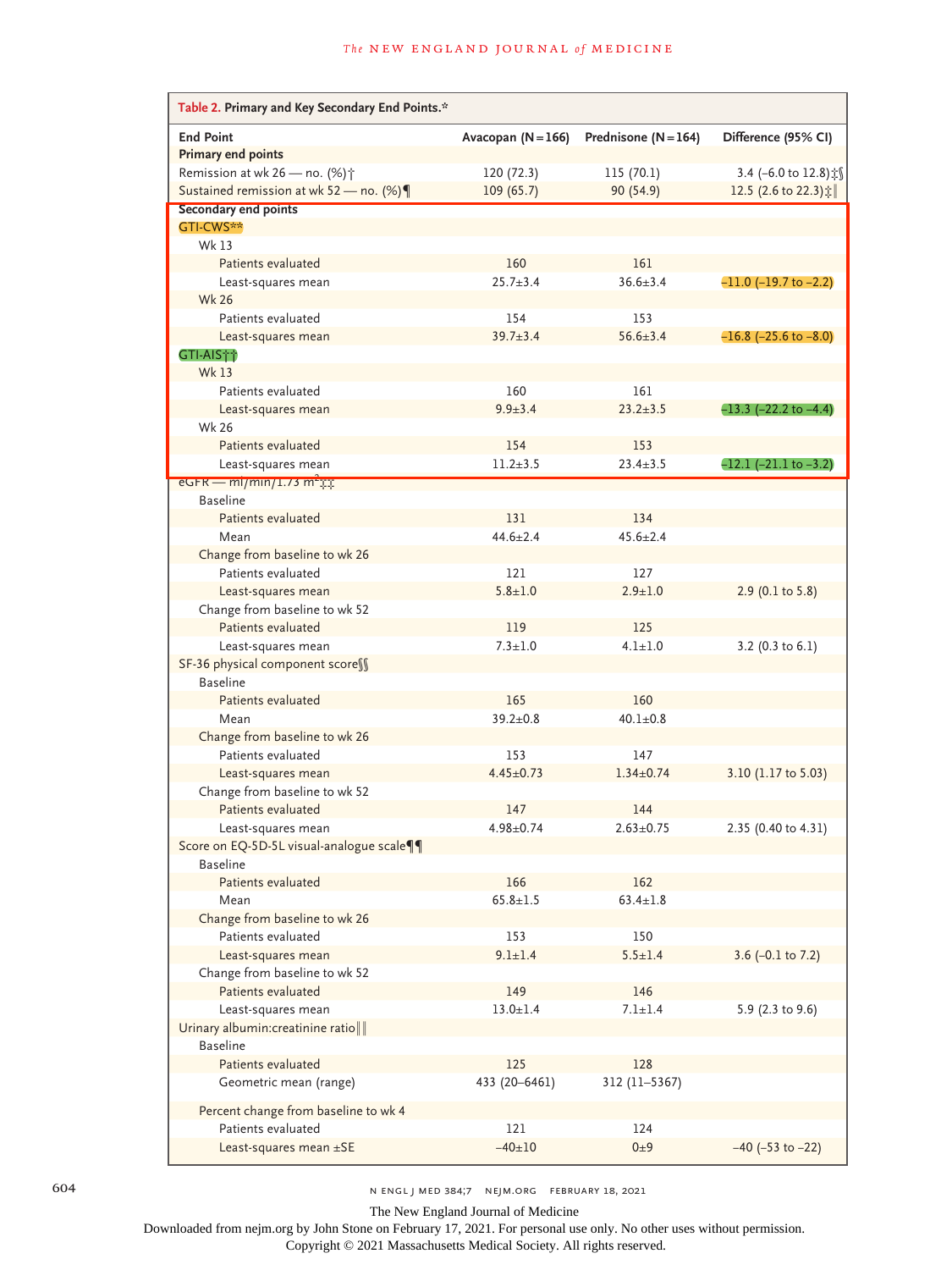| Table 2. (Continued.)                 |                    |                      |                           |
|---------------------------------------|--------------------|----------------------|---------------------------|
| <b>End Point</b>                      | Avacopan $(N=166)$ | Prednisone $(N=164)$ | Difference (95% CI)       |
| Percent change from baseline to wk 13 |                    |                      |                           |
| Patients evaluated                    | 116                | 121                  |                           |
| Least-squares mean                    | $-55+10$           | $-49+9$              | $-12$ ( $-32$ to 13)      |
| Percent change from baseline to wk 26 |                    |                      |                           |
| Patients evaluated                    | 113                | 118                  |                           |
| Least-squares mean                    | $-63 \pm 10$       | $-70+10$             | $25$ (-3 to 61)           |
| Percent change from baseline to wk 52 |                    |                      |                           |
| Patients evaluated                    | 109                | 114                  |                           |
| Least-squares mean                    | $-74+10$           | $-77+10$             | 12 $(-14 \text{ to } 45)$ |

Plus–minus values are means or least-squares means  $\pm$ SE.

† Remission was defined as a Birmingham Vasculitis Activity Score (BVAS) of 0 and no receipt of glucocorticoids for vasculitis within 4 weeks before the week 26 visit.

Shown are estimated common differences in percentage points and two-sided 95% confidence intervals.

§ One-sided P value for noninferiority, <0.001; P value for superiority, 0.24.

¶ Sustained remission was defined as remission at week 26 and remission at week 52 (BVAS of 0 and no receipt of glucocorticoids for treatment of ANCA-associated vasculitis within 4 weeks before week 52) and no relapse between week 26 and 52.

One-sided P value for noninferiority, <0.001; P value for superiority, 0.007.

\*\* The Glucocorticoid Toxicity Index Cumulative Worsening Score (GTI-CWS) ranges from 0 to 410, with higher scores indicating greater severity of toxic effects.

†† The Glucocorticoid Toxicity Index Aggregate Improvement Score (GTI-AIS) ranges from –317 to 410, with higher scores indicating greater severity of toxic effects.

‡‡ Shown is the estimated glomerular filtration rate (eGFR) in patients with renal disease at baseline on the basis of the BVAS.

§§ The physical component score on the 36-Item Short Form Health Survey (SF-36), version 2, ranges from 0 to 100, with higher scores indicating better quality of life.

¶¶ Scores on the visual-analogue scale of the EuroQoL Group 5-Dimensions 5-Level Questionnaire (EQ-5D-5L) range from 0 to 100, with higher scores indicating better quality of life.

Values are for patients with renal disease (on the basis of the BVAS) and a urinary albumin:creatinine ratio (with albumin measured in milligrams and creatinine in grams) of at least 10 at baseline. Percent changes from baseline are based on ratios of geometric means of visit over baseline.

95% confidence interval [CI], −6.0 to 12.8; P<0.001 for noninferiority;  $P=0.24$  for superiority) (Table 2). Sustained remission at week 52 (the second primary end point) was observed in 109 of 166 patients (65.7%) in the avacopan group and in 90 of 164 patients (54.9%) in the prednisone group (estimated common difference, 12.5 percentage points; 95% CI, 2.6 to 22.3;  $P<0.001$  for noninferiority;  $P=0.007$  for superiority). The prespecified 20-percentage-point difference between groups was not exceeded in the confidence interval for the between-group difference at 26 weeks or 52 weeks; therefore, the criteria for noninferiority of avacopan were met, but superiority was met only at week 52 (Fig. S1). Remission results for per-protocol analyses are shown in Table S7, and results of subgroup analyses based on vasculitis disease status, ANCA status, immunosuppressive treatment, and type of vasculitis are shown in Tables S8 and S9.

For glucocorticoid-induced toxic effects, the least-squares mean for the GTI-CWS at week 26 was 39.7 in the avacopan group and 56.6 in the prednisone group, and the difference between groups was −16.8 points (95% CI, −25.6 to −8.0) (Table 2 and Fig. S2). The least-squares mean for



**Figure 2. Kaplan–Meier Plot of Time to Relapse.**

A relapse was defined as worsening of disease, after previous achievement of a Birmingham Vasculitis Activity Score (BVAS) of 0 (on a scale from 0 to 63, with higher scores indicating greater disease activity), that involved one or more major items in the BVAS, three or more minor items in the BVAS, or one or two minor items in the BVAS recorded at two consecutive trial visits. A total of 16 of 158 patients (10.1%) in the avacopan group and 33 of 157 patients (21.0%) in the prednisone group had relapses. A test of proportionality was performed by incorporating a time-varying covariate in the Cox regression model by creating an interaction of the treatment groups and log of the time to relapse. The Wald chi-square test for the interaction term was 0.48. The corresponding P value was 0.49, which indicates no significant evidence

n engl j med 384;7 nejm.org February 18, 2021 605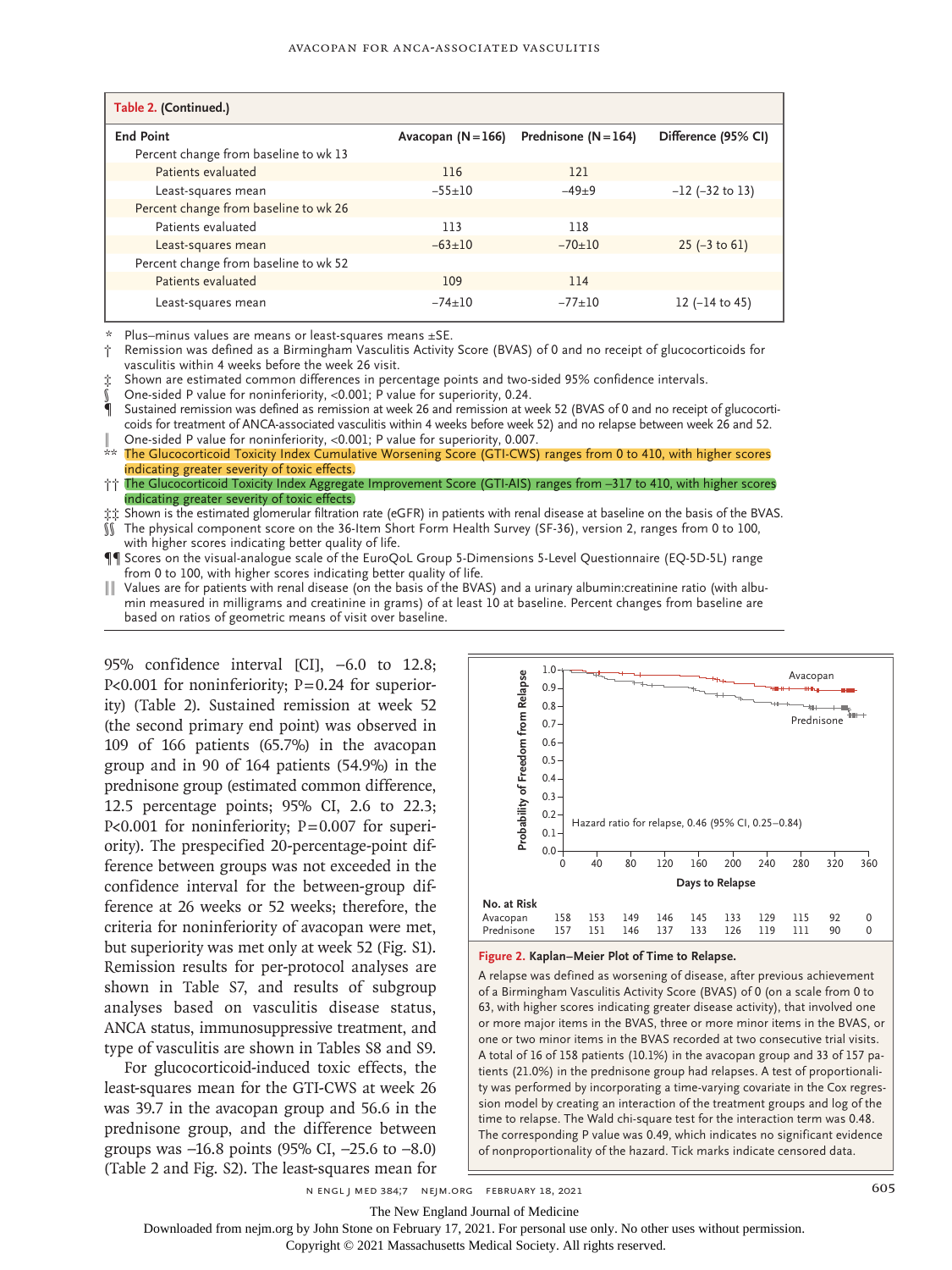the GTI-AIS at week 26 was 11.2 in the avacopan group and 23.4 in the prednisone group, and the difference between groups was −12.1 points (95% CI, −21.1 to −3.2).

At week 52, the least-squares mean change from baseline in the eGFR was 7.3 ml per minute per 1.73  $m<sup>2</sup>$  in the avacopan group and 4.1 ml per minute per  $1.73 \text{ m}^2$  in the prednisone group, and the difference between groups was 3.2 ml per minute per  $1.73 \text{ m}^2$  (95% CI, 0.3 to 6.1) (Table 2 and Fig. S3A). Among the patients with stage 4 kidney disease (i.e., baseline eGFR of  $<30$  ml per minute per 1.73 m<sup>2</sup>), the leastsquares mean change at week 52 was 13.7 ml per minute per  $1.73 \text{ m}^2$  in the avacopan group and 8.2 ml per minute per 1.73  $m<sup>2</sup>$  in the prednisone group, and the difference between groups was 5.6 ml per minute per  $1.73 \text{ m}^2$  (95% CI, 1.7 to 9.5) (Fig. S3B). Two patients in the avacopan group and four in the prednisone group received dialysis during the treatment period.

Results for health-related quality of life, as measured by the SF-36 and EQ-5D-5L, are shown in Table 2, Table S10, and Figures S4 and S5. Most results are in the same direction as those for sustained remission. Relapse results are shown in Figure 2 and Table S10. The hazard ratio for relapse after remission (avacopan vs. prednisone) was 0.46 (95% CI, 0.25 to 0.84). Other secondary end-point results, for which there was no plan for adjustment of multiple comparisons, are shown in Table 2 and Table S10.

The mean total prednisone-equivalent dose of oral and intravenous glucocorticoids was 1349 mg (equating to 4 mg per patient per day) in the avacopan group and 3655 mg (equating to 12 mg per patient per day) in the prednisone group (Table S5). Glucocorticoid use according to week is shown in Figures S6 and S7, and use according to trial period is shown in Table S6. Immunosuppressants, other than those specified in the protocol, for worsening of vasculitis or relapses were used in 29 patients (17.5%) in the avacopan group and in 36 patients (22.0%) in the prednisone group (Table S6).

#### **Safety**

The incidences of serious adverse events, lifethreatening adverse events, and death are shown in Table 3. There were 116 serious adverse events in the avacopan group and 166 in the prednisone group. The most common serious adverse event was worsening of vasculitis (10.2% in the avacopan group and 14.0% in the prednisone group).

The percentage of patients with serious adverse events (excluding vasculitis events) was 37.3% in the avacopan group and 39.0% in the prednisone group.

There were two deaths in the avacopan group (due to worsening of vasculitis and pneumonia) and four deaths in the prednisone group (generalized fungal infection, infectious pleural effusion, acute myocardial infarction, and death of unknown cause). Fatal infections and life-threatening infections were reported in one patient each in the avacopan group and in two patients each in the prednisone group (Table 3). Serious infections occurred in 13.3% of the patients in the avacopan group and in 15.2% of those in the prednisone group (median time to infection, 126 days vs. 97 days), and serious opportunistic infections occurred in 3.6% and 6.7%, respectively. Serious herpes zoster infections occurred in no patients in the avacopan group and in two patients in the prednisone group. No *Neisseria meningitidis* or *P. jirovecii* infections were observed.

Nine patients in the avacopan group and six in the prednisone group had a serious adverse event of an abnormality on liver-function testing. All events resolved with the withdrawal of trial medication and other potentially hepatotoxic drugs, including trimethoprim–sulfamethoxazole. One patient in the avacopan group, who had a history of drug hypersensitivity, had a serious adverse event of angioedema that resolved after treatment with avacopan was discontinued. The incidence of adverse events possibly related to glucocorticoids on the basis of European League against Rheumatism criteria (see Table S4 for included terms) $29$  was 66.3% in the avacopan group and 80.5% in the prednisone group (difference, −14.2 percentage points; 95% CI, −23.7 to −3.8).

#### Discussion

This trial tested the hypothesis that the orally administered C5a receptor inhibitor avacopan could be effective in patients with ANCA-associated vasculitis without daily oral prednisone treatment. Avacopan was noninferior but not superior to tapered prednisone with respect to remission at week 26 and was superior to prednisone with respect to sustained remission at week 52. In subgroup analyses, patients in the rituximab stratum who did not receive rituximab after the first 4 weeks had an incidence of sustained remission at week 52 of 71.0% in the

606 n engl j med 384;7 nejm.org February 18, 2021

The New England Journal of Medicine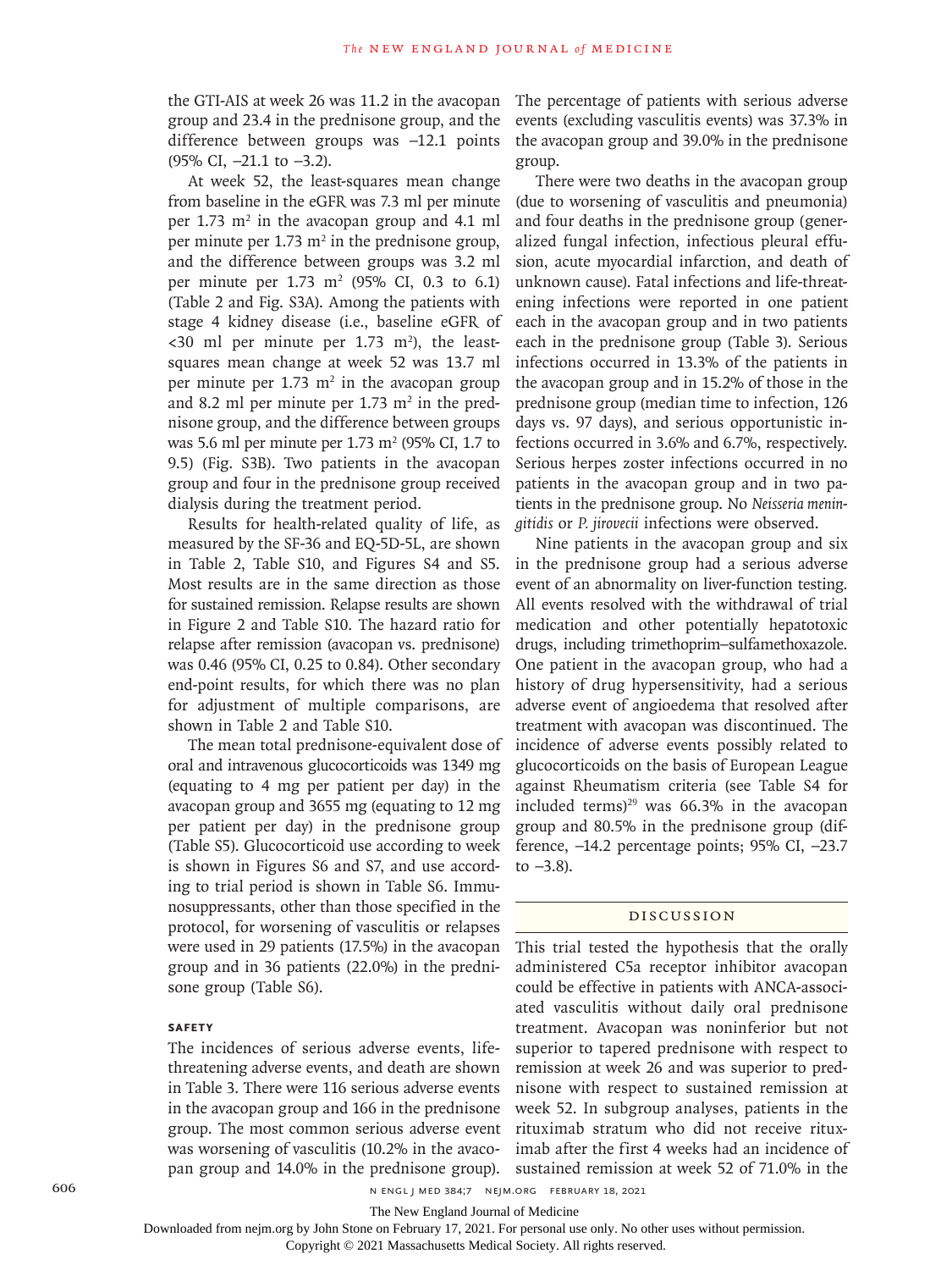| Table 3. Safety Results.*                                                                                   |                    |                          |
|-------------------------------------------------------------------------------------------------------------|--------------------|--------------------------|
| Event                                                                                                       | Avacopan $(N=166)$ | Prednisone ( $N = 164$ ) |
| Any adverse event                                                                                           |                    |                          |
| No. of patients (%)                                                                                         | 164 (98.8)         | 161 (98.2)               |
| No. of events                                                                                               | 1779               | 2139                     |
| Severe adverse event+                                                                                       |                    |                          |
| No. of patients (%)                                                                                         | 39 (23.5)          | 41 (25.0)                |
| No. of events                                                                                               | 71                 | 94                       |
| Life-threatening adverse event                                                                              |                    |                          |
| No. of patients (%)                                                                                         | 8(4.8)             | 14(8.5)                  |
| No. of events                                                                                               | 8                  | 22                       |
| Death — $no.$ (%)                                                                                           | 2(1.2)             | 4(2.4)                   |
| Any serious adverse event;                                                                                  |                    |                          |
| No. of patients (%)                                                                                         | 70 (42.2)          | 74 (45.1)                |
| No. of events                                                                                               | 116                | 166                      |
| Any serious event related to vasculitis worsening                                                           |                    |                          |
| No. of patients (%)                                                                                         | 17 (10.2)          | 23 (14.0)                |
| No. of events                                                                                               | 18                 | 36                       |
| Any serious event not related to vasculitis worsening                                                       |                    |                          |
| No. of patients (%)                                                                                         | 62 (37.3)          | 64 (39.0)                |
| No. of events                                                                                               | 98                 | 130                      |
| Discontinuation of trial medication due to adverse event $-$ no. (%)                                        | 26 (15.7)          | 29 (17.7)                |
| Any infection                                                                                               |                    |                          |
| No. of patients (%)                                                                                         | 113 (68.1)         | 124 (75.6)               |
| No. of events                                                                                               | 233                | 291                      |
| Any serious infection¶                                                                                      |                    |                          |
| No. of patients (%)                                                                                         | 22(13.3)           | 25(15.2)                 |
| No. of events                                                                                               | 25                 | 31                       |
| Any serious opportunistic infection - no. (%)                                                               | 6(3.6)             | 11(6.7)                  |
| Death due to infection - no. (%)                                                                            | 1(0.6)             | 2(1.2)                   |
| Life-threatening infection $-$ no. (%)                                                                      | 1(0.6)             | 2(1.2)                   |
| Serious adverse event of abnormality on liver-function testing — no. (%)                                    | 9(5.4)             | 6(3.7)                   |
| Any adverse event potentially related to glucocorticoids — no. $(\%)$ **                                    | 110 (66.3)         | 132 (80.5)               |
| Cardiovascular                                                                                              | 72 (43.4)          | 85 (51.8)                |
| Infectious                                                                                                  | 22(13.3)           | 25(15.2)                 |
| Gastrointestinal                                                                                            | 3(1.8)             | 4(2.4)                   |
| Psychological                                                                                               | 27(16.3)           | 39 (23.8)                |
| Endocrine or metabolic                                                                                      | 23 (13.9)          | 48 (29.3)                |
| Dermatologic                                                                                                | 14(8.4)            | 28(17.1)                 |
| Musculoskeletal                                                                                             | 19 (11.4)          | 21 (12.8)                |
| Ophthalmologic                                                                                              | 7(4.2)             | 12(7.3)                  |
| Any adverse event potentially related to glucocorticoids as assessed by the<br>investigators — no. $(\%)$   | 107 (64.5)         | 131 (79.9)               |
| Any serious adverse event potentially related to prednisone as assessed<br>by the investigators $-$ no. (%) | 11(6.6)            | 24 (14.6)                |

\* Incidence is expressed as number and percentage of patients having at least one event.

† Severe adverse events were defined as those events that caused an inability of a patient to carry out usual activities. ‡ Serious adverse events were defined as any adverse event that resulted in death, was immediately life-threatening, required or prolonged hospitalization, resulted in persistent or clinically significant disability or incapacity, was a birth defect, or was an important event that might jeopardize the patient or might have required intervention to prevent any of the above. § Data are for patients who had a serious adverse event of ANCA-positive vasculitis (worsening), granulomatosis with

polyangiitis (worsening), or microscopic polyangiitis (worsening).

All serious infections are summarized in Table S11.

The life-threatening infections were not the same as the fatal infections. One patient in the prednisone group had sepsis and another had bacteremia and meningitis. One patient in the avacopan group, who also received two rituximab infusions before the event, had hepatitis C reactivation during the trial drug–free follow-up period.

\*\* Predefined *Medical Definition for Regulatory Activities* preferred terms based on the European League against Rheumatism search criteria<sup>29</sup> were included for each cluster (see Table S4 for included terms).

n engl j med 384;7 nejm.org February 18, 2021 607

Downloaded from nejm.org by John Stone on February 17, 2021. For personal use only. No other uses without permission.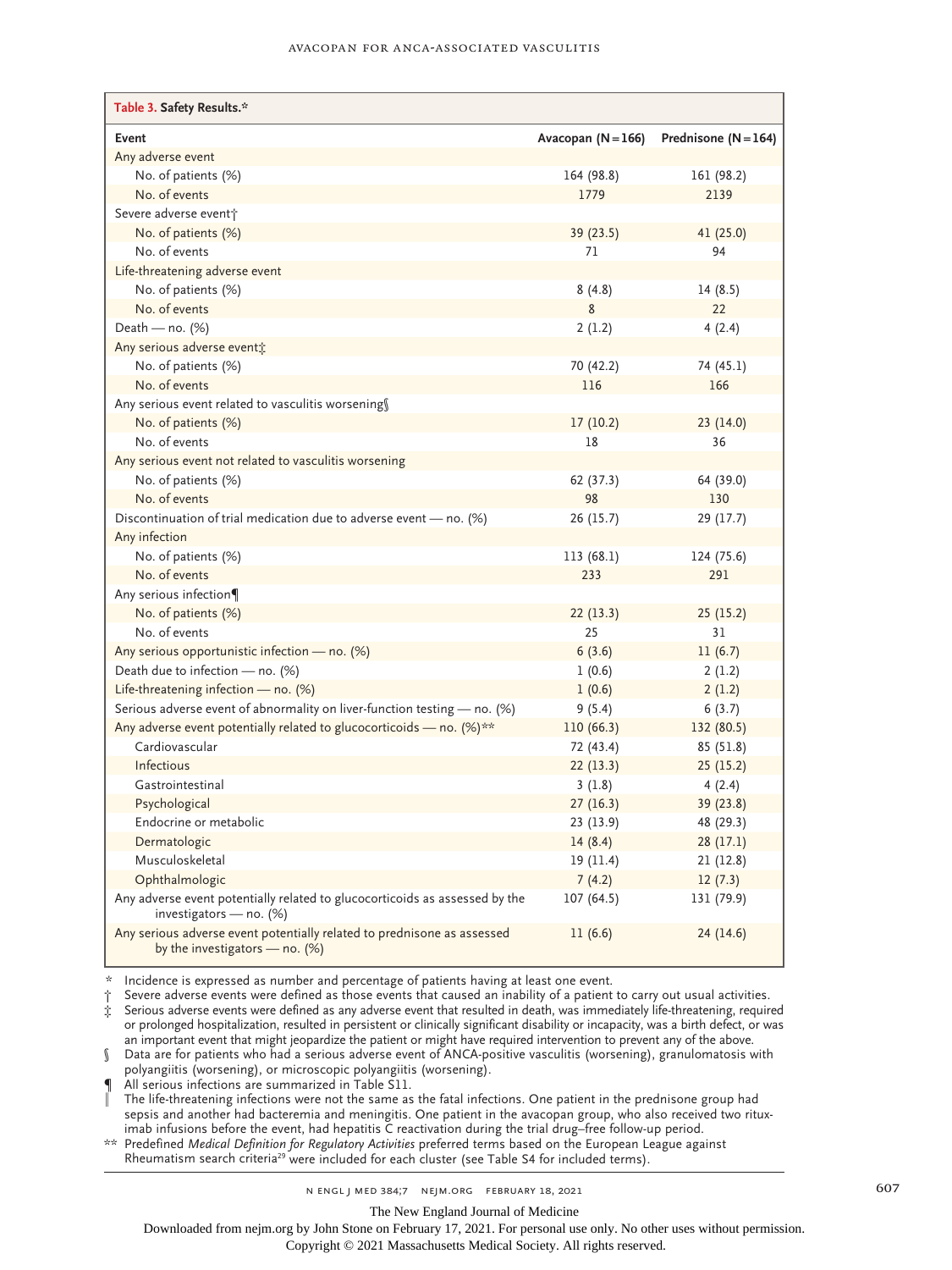avacopan group, as compared with 56.1% in the prednisone group; however, the subgroup analyses were not conclusive.

The greater incidence of glucocorticoidinduced toxic effects in the prednisone group than in the avacopan group was consistent with higher glucocorticoid use in the prednisone group. The effects of avacopan on eGFR and albuminuria in this trial were consistent with those in previous studies in mice<sup>17</sup> and humans<sup>18,19</sup> that showed a beneficial effect of avacopan on kidney function in the context of vasculitis. The effects of avacopan on eGFR and albuminuria in vasculitis may be due to blockade in the glomeruli of the C5a–C5aR axis, arresting the potent chemoattraction and activation of neutrophils that damage the glomeruli.<sup>17,30</sup> Quality of life improved in both treatment groups. The EQ-5D-5L results did not differ substantially between the two groups at 26 weeks; however, the EQ-5D-5L results at week 52 and health-related outcomes assessed by SF-36 were in the same direction as the primary outcome, which was consistent with findings in previous trials.18,19

The number of serious adverse events (excluding events of worsening vasculitis) was 33% higher in the prednisone group than in the avacopan group, a finding consistent with a higher exposure to glucocorticoids in that group, and there were more deaths, life-threatening or serious adverse events, and infections in the prednisone group than in the avacopan group. Because avacopan does not block the formation of C5b and the membrane attack complex, as occurs with C5 blockers such as eculizumab,<sup>31</sup> N. menin*gitidis* infections were an adverse event of special interest; no cases were observed. Serious adverse events of an abnormality on liver-function testing occurred in 5.4% of the patients in the avacopan group and 3.7% of those in the prednisone group.

This trial had limitations. Glucocorticoids were used by patients in the avacopan group, although the mean daily glucocorticoid dose in the avacopan group was one third of that in the prednisone group. The incidence of additional glucocorticoid use was higher in the prednisone group than in the avacopan group. Rituximab and cyclophosphamide were used as immunosuppressive treatments during the trial in patients positive for antiproteinase 3 antibodies and in those positive for antimyeloperoxidase antibodies, and patients with newly diagnosed vasculitis and those with relapsing disease were both included; thus, the trial population was heterogeneous.

Avacopan was noninferior by less than a 20-percentage-point margin but not superior to tapered prednisone in inducing remission of vasculitis at 26 weeks and was superior to prednisone at 52 weeks in patients who received rituximab or cyclophosphamide. Longer trials are required to determine the durability and safety of avacopan in patients with ANCA-associated vasculitis.

Supported by ChemoCentryx.

Dr. Jayne reports receiving consulting fees from AstraZeneca, ChemoCentryx, and Genentech and grant support, paid to the University of Cambridge, and consulting fees from GlaxoSmith-Kline; Dr. Merkel, receiving grant support, paid to the University of Pennsylvania, and consulting fees from AbbVie, AstraZeneca, Bristol Myers Squibb, ChemoCentryx, GlaxoSmithKline, and InflaRx, consulting fees from Biogen, Boehringer Ingelheim, CSL Behring, Insmed, Janssen Biotech, Kiniksa Pharmaceuticals, Novartis, Sparrow Pharmaceuticals, and Takeda, and grant support, paid to the University of Pennsylvania, from Genentech; Dr. Schall, being employed by ChemoCentryx; and Dr. Bekker, receiving consulting fees from and owning stock and stock options in ChemoCentryx. No other potential conflict of interest relevant to this article was reported.

Disclosure forms provided by the authors are available with the full text of this article at NEJM.org.

A data sharing statement provided by the authors is available with the full text of this article at NEJM.org.

#### **References**

**3.** Jayne D. Evidence-based treatment of systemic vasculitis. Rheumatology (Oxford) 2000;39:585-95.

**4.** Koldingsnes W, Nossent H. Predictors of survival and organ damage in Wegener's granulomatosis. Rheumatology (Oxford) 2002;41:572-81.

**5.** Corral-Gudino L, Borao-Cengotita-Bengoa M, Del Pino-Montes J, Lerma-Márquez JL. Overall survival, renal survival and relapse in patients with microscopic polyangiitis: a systematic review of current evidence. Rheumatology (Oxford) 2011;50:1414-23.

**6.** Takala JH, Kautiainen H, Finne P, Leirisalo-Repo M. Wegener's granulomatosis in Finland in 1981-2000: risk of dialysisdependent renal disease. Scand J Rheumatol 2011;40:283-8.

**7.** Koutantji M, Harrold E, Lane SE, Pearce S, Watts RA, Scott DGI. Investigation of quality of life, mood, pain, disability, and disease status in primary systemic vasculitis. Arthritis Rheum 2003; 49:826-37.

**8.** Tomasson G, Boers M, Walsh M, et al. Assessment of health-related quality of life as an outcome measure in granulomatosis with polyangiitis (Wegener's).

608 n engl j med 384;7 nejm.org February 18, 2021

The New England Journal of Medicine

Downloaded from nejm.org by John Stone on February 17, 2021. For personal use only. No other uses without permission.

**<sup>1.</sup>** Falk RJ, Jennette JC. Anti-neutrophil cytoplasmic autoantibodies with specificity for myeloperoxidase in patients with systemic vasculitis and idiopathic necrotizing and crescentic glomerulonephritis. N Engl J Med 1988;318:1651-7.

**<sup>2.</sup>** Jennette JC, Falk RJ, Bacon PA, et al. 2012 revised international Chapel Hill Consensus Conference nomenclature of vasculitides. Arthritis Rheum 2013;65:1-11.